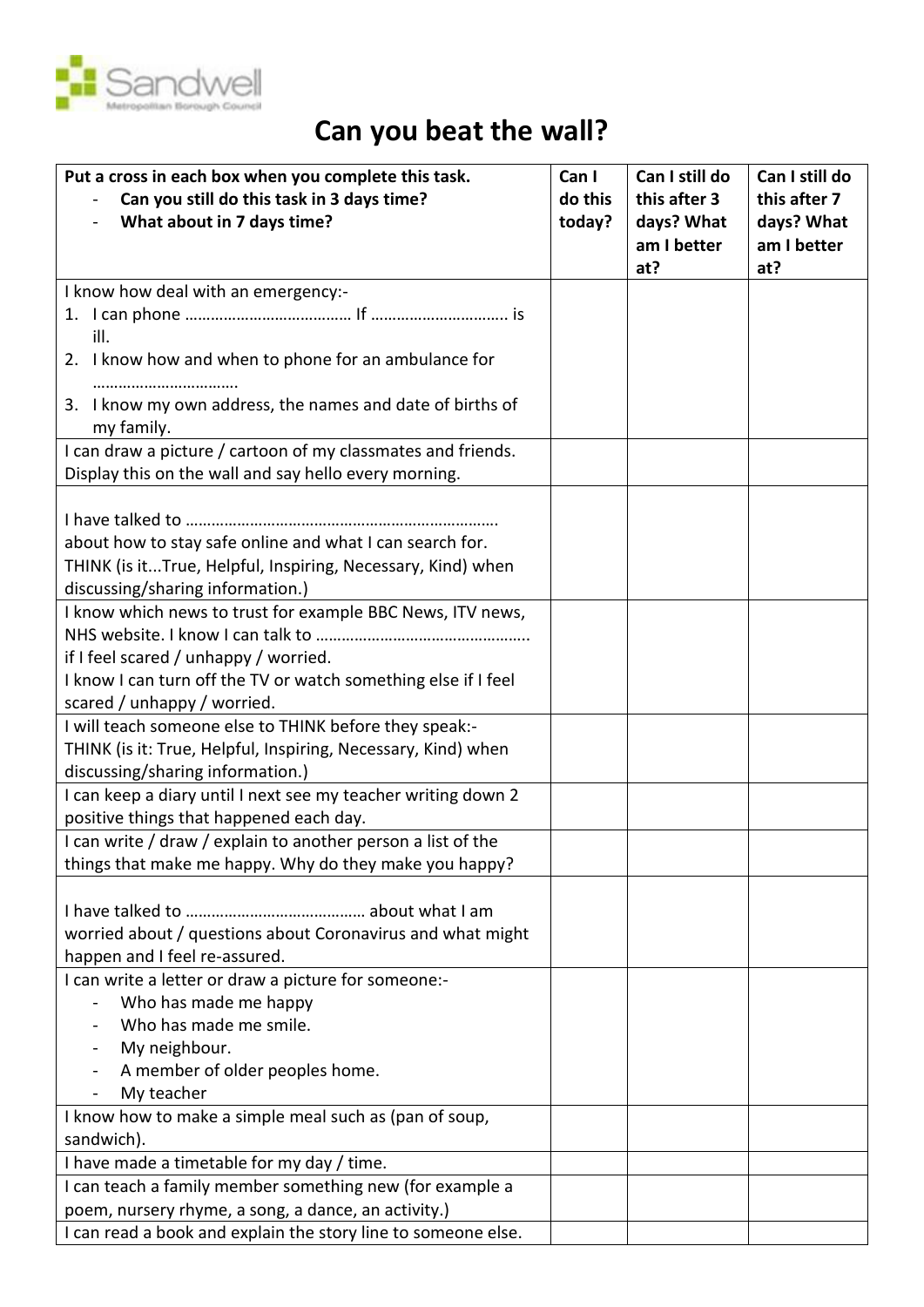

| I can read a book and tell the same story from another<br>character's point of view.                                   |  |  |
|------------------------------------------------------------------------------------------------------------------------|--|--|
| I can design a superhero character and their arch enemy; I can                                                         |  |  |
| design a comic strip.                                                                                                  |  |  |
| and thought about things that might happen at home and how                                                             |  |  |
| we will behave towards one another. If we disagree, we will                                                            |  |  |
| use these restorative questions:-<br>What happened? / What were you thinking at the time? / What                       |  |  |
| have you thought about since? / Who do you think as been affected                                                      |  |  |
| by what you did? / In what way? / What do you need to do to make                                                       |  |  |
| things right? / How can we make sure this doesn't happen again? /                                                      |  |  |
| What can we do to help you?                                                                                            |  |  |
|                                                                                                                        |  |  |
| I can design an exercise routine for my family and show them                                                           |  |  |
| how to do this; make a training circuit around the house or                                                            |  |  |
| garden. At each station, complete a different exercise for 30                                                          |  |  |
| seconds, for example; bunny hops, star jumps, lunges,<br>stepping on and off a step. Then move on to the next.         |  |  |
| I can make a simple rain gauge by cutting the top off a plastic                                                        |  |  |
| bottle and marking the side in centimetres. Stand it outside                                                           |  |  |
| and record how much rain it collects.                                                                                  |  |  |
| I can practise jumping from a standing start in a hallway or in                                                        |  |  |
| the garden. Put something down to mark where you land.                                                                 |  |  |
| Can you jump past it next time?                                                                                        |  |  |
| I can play "Would you rather?" Give each player a choice of                                                            |  |  |
| two options (for example, "Would you rather go for a walk in                                                           |  |  |
| the snow, or on the beach? ". They have to choose one and say                                                          |  |  |
| why. The ideas can be as silly as you like!                                                                            |  |  |
| I can tell somebody why you love them.                                                                                 |  |  |
| I can hide a small toy in a secret place and create a 'treasure<br>map' to help somebody else find it.                 |  |  |
| I can close your eyes and listen carefully. Think about the                                                            |  |  |
| different sounds that you can hear; what is making these                                                               |  |  |
| noises?                                                                                                                |  |  |
| I can play the yes/no game with someone else. Take it in turns                                                         |  |  |
| to ask each other questions. The person being asked is out if                                                          |  |  |
| they answer "yes" or "no". How creative can you make your                                                              |  |  |
| answers?                                                                                                               |  |  |
| I can play the alphabet game. Choose a few categories (for                                                             |  |  |
| example, an animal, a country, a fruit) and go through the                                                             |  |  |
| alphabet, thinking of an example that begins with every letter.                                                        |  |  |
| Some of the letters are quite tricky!                                                                                  |  |  |
| I can play 'Charades'. Act like an animal, a book or a movie and<br>ask people to guess what you are pretending to be. |  |  |
| I can think of some questions that you could use in an                                                                 |  |  |
| interview with a family member. What would you like to ask                                                             |  |  |
|                                                                                                                        |  |  |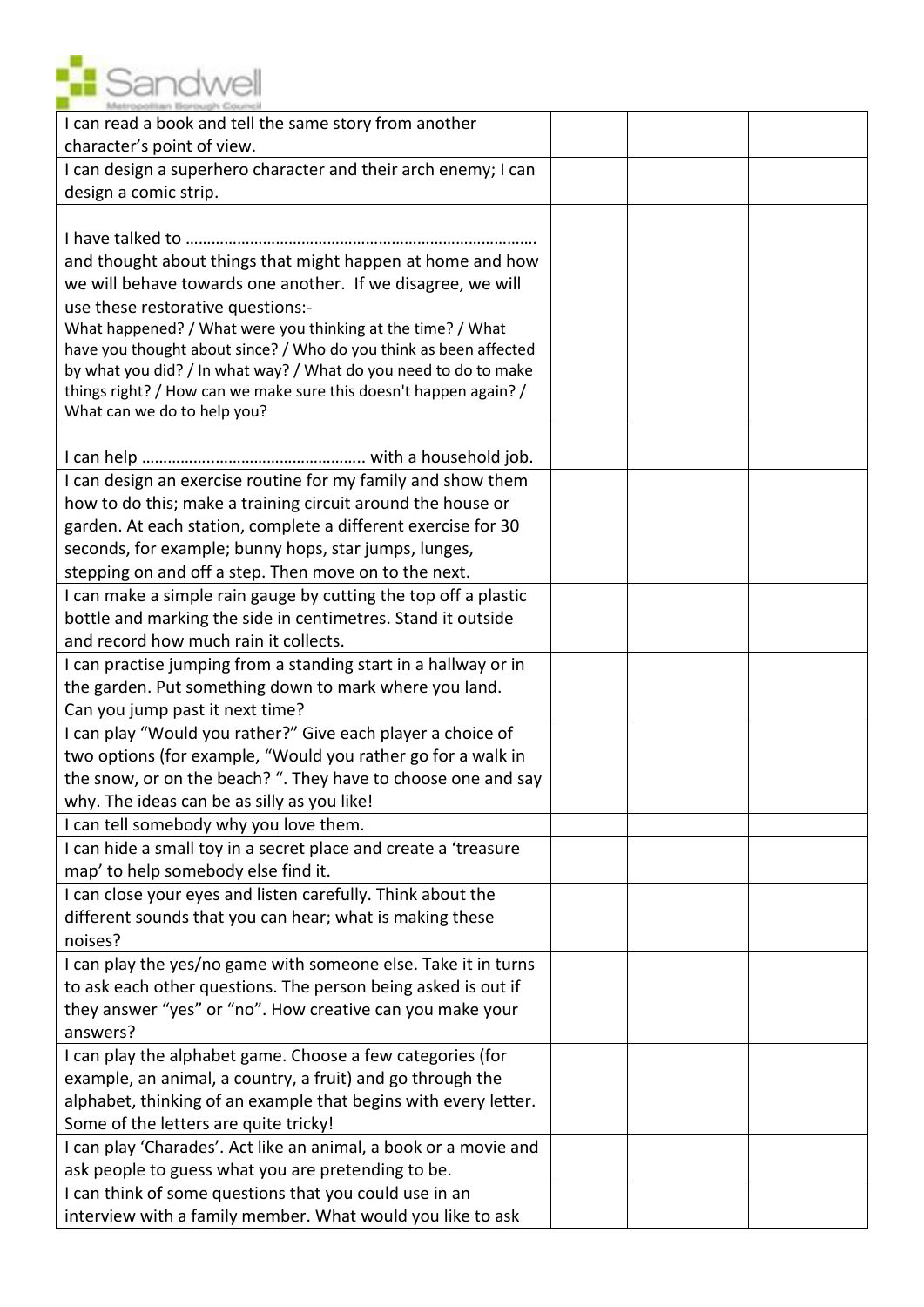

| them? Write down their answers or (with their permission)        |  |  |
|------------------------------------------------------------------|--|--|
| record them using a mobile device.                               |  |  |
| I can write a letter to a friend or family member. What would    |  |  |
| you like to tell them about?                                     |  |  |
| I can read my favourite book to my toys. Make sure they're       |  |  |
| listening nicely!                                                |  |  |
| I can write a postcard to my favourite author; explain why you   |  |  |
| really like their books?                                         |  |  |
| I can practise my phonics skills by playing 'I Spy'.             |  |  |
| I can make up a story with other people. Each person is only     |  |  |
| allowed to say one sentence before moving on to the next         |  |  |
| person.                                                          |  |  |
| I can create a timeline showing the main events in your life,    |  |  |
| from the day you were born to today.                             |  |  |
| Choose a toy, a household object or something in your food       |  |  |
| cupboard and make an advert to encourage people to buy it!       |  |  |
| I can write or explain a set of instructions to teach people how |  |  |
| to play a simple game.                                           |  |  |
| Design a character: fold up a piece of paper (portrait length).  |  |  |
| After each drawing, pass this to the left. Draw a head, chest,   |  |  |
| legs, feet. Design a story about the character.                  |  |  |
| I can watch a sports match online; act as the commentator for    |  |  |
| the match explaining what is happening in the game (internet     |  |  |
| may be needed)                                                   |  |  |
| I can role play a news presenter; I can write a news report      |  |  |
| about something that has happened to you recently.               |  |  |
| I can create a comic strip that shows what you did yesterday,    |  |  |
| or what you would love to do tomorrow.                           |  |  |
| Write a book review of the book you are reading. What is it      |  |  |
| about? Who would you recommend it to?                            |  |  |
| I can make some "top ten" lists. What are your top ten book      |  |  |
| characters, or books made into films, flavours of soup, ways to  |  |  |
| cook eggs, stationery items for example?                         |  |  |
| I can hear a sibling read a story or a poem and talk to them     |  |  |
| about the story.                                                 |  |  |
| I can find some fascinating facts about your favourite period    |  |  |
| from history and make a poster to share them. (internet may      |  |  |
| be needed).                                                      |  |  |
| Choose a famous person from the past and write a diary from      |  |  |
| their point of view. (internet may be needed).                   |  |  |
| Design a flick paper football game.                              |  |  |
| Screw up a ball of paper; place household items around the       |  |  |
| table. Using your fingers flick the paper ball around the        |  |  |
| obstacles until you reach the goal. Count the number of flicks   |  |  |
| you make; if the football falls off the table, add  points to    |  |  |
| your score.                                                      |  |  |
| I can tidy up my bedroom.                                        |  |  |
| I can sort out my old toys and clothes.                          |  |  |
| I can help my family to clean the work surfaces in the house.    |  |  |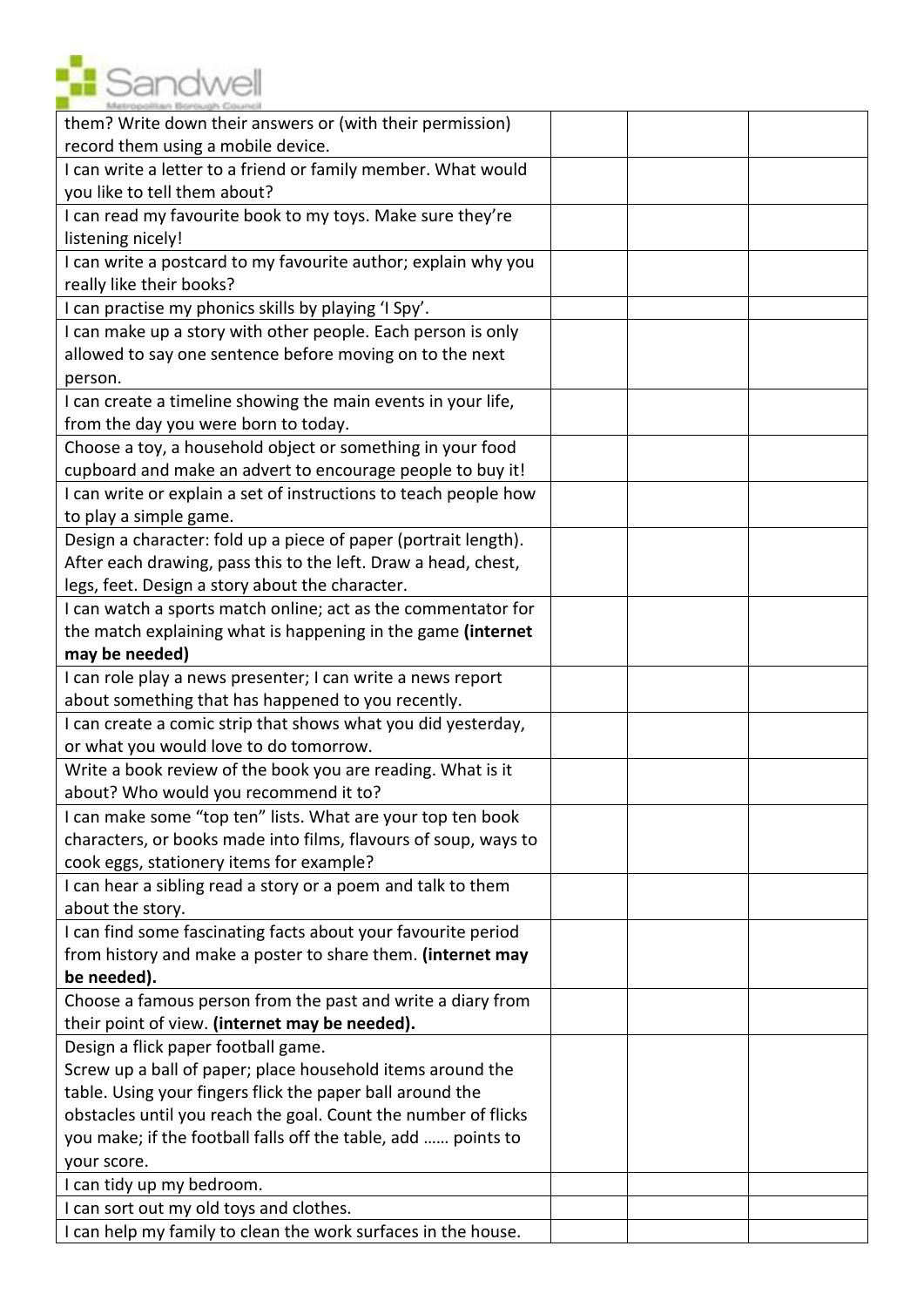

| I can design a board game for the rest of the family to play                     |  |  |
|----------------------------------------------------------------------------------|--|--|
| I can tidy up any litter which is around my house; remember to                   |  |  |
| wash your hands and not approach someone who you live                            |  |  |
| with.                                                                            |  |  |
| I can take the dog for a walk (remember to wash your hands                       |  |  |
| and not approach someone who you live with.)                                     |  |  |
| I can research, plan and deliver a meditation / tai-chi /                        |  |  |
| mindfulness / yoga session for my family.                                        |  |  |
| I can design a healthy menu for a café;                                          |  |  |
| I can design a logo for the menu,                                                |  |  |
| design an advert for the café (for the radio, TV and<br>$\overline{\phantom{0}}$ |  |  |
| magazine),                                                                       |  |  |
| decide the price for the food (remember the cost of all of                       |  |  |
| the food!),                                                                      |  |  |
| design the layout of the café,                                                   |  |  |
| write a biography of the café owner<br>$\qquad \qquad \blacksquare$              |  |  |
| design what makes a great customer.                                              |  |  |
| I can design a dance for my family to all join in.                               |  |  |
| I can design some clothes for my favourite toy. Could you sew                    |  |  |
| together a costume for them? Check with a family member                          |  |  |
| first and to help you to cut out and sew these items together.                   |  |  |
| I can write a set of care instructions for an animal:                            |  |  |
| Dog, cat, fish, tortoise, rabbit, elephant, lion, horse.                         |  |  |
| I can write a letter to a zoo / safari park to explain how to look               |  |  |
| after this animal.                                                               |  |  |
| Read the dictionary (or another book in your home) and make                      |  |  |
| a note of some words that you have not seen before. What do                      |  |  |
| they mean?                                                                       |  |  |
| I can learn to say hello / goodbye / thank-you / please / my                     |  |  |
| name is in 5 different languages. (Internet may be needed)                       |  |  |
| Make some shadow puppets and use them to tell a story.                           |  |  |
| I can learn to sign words using British Sign Language. (internet                 |  |  |
| required) https://www.british-sign.co.uk/                                        |  |  |
| Choose characters from different books and imagine that they                     |  |  |
| came together in a new story. Imagine what they might do                         |  |  |
| together.                                                                        |  |  |
| I can design a chocolate bar and write a letter / poem to                        |  |  |
| Cadbury about my ideas.                                                          |  |  |
| Draw or paint a landscape picture (showing the view out of                       |  |  |
| your window / a fantasy land)                                                    |  |  |
| Think about your favourite book and design a new cover for it.                   |  |  |
| I can ring a friend                                                              |  |  |
| Look in the mirror and draw a self-portrait.                                     |  |  |
| I can write a list of jokes and put on a comedy performance for                  |  |  |
| my family.                                                                       |  |  |
| I can design a poster and display this in the window to make                     |  |  |
| someone else smile.                                                              |  |  |
| I can speak to an older person about their childhood.                            |  |  |
| I can identify what is similar and what is different.                            |  |  |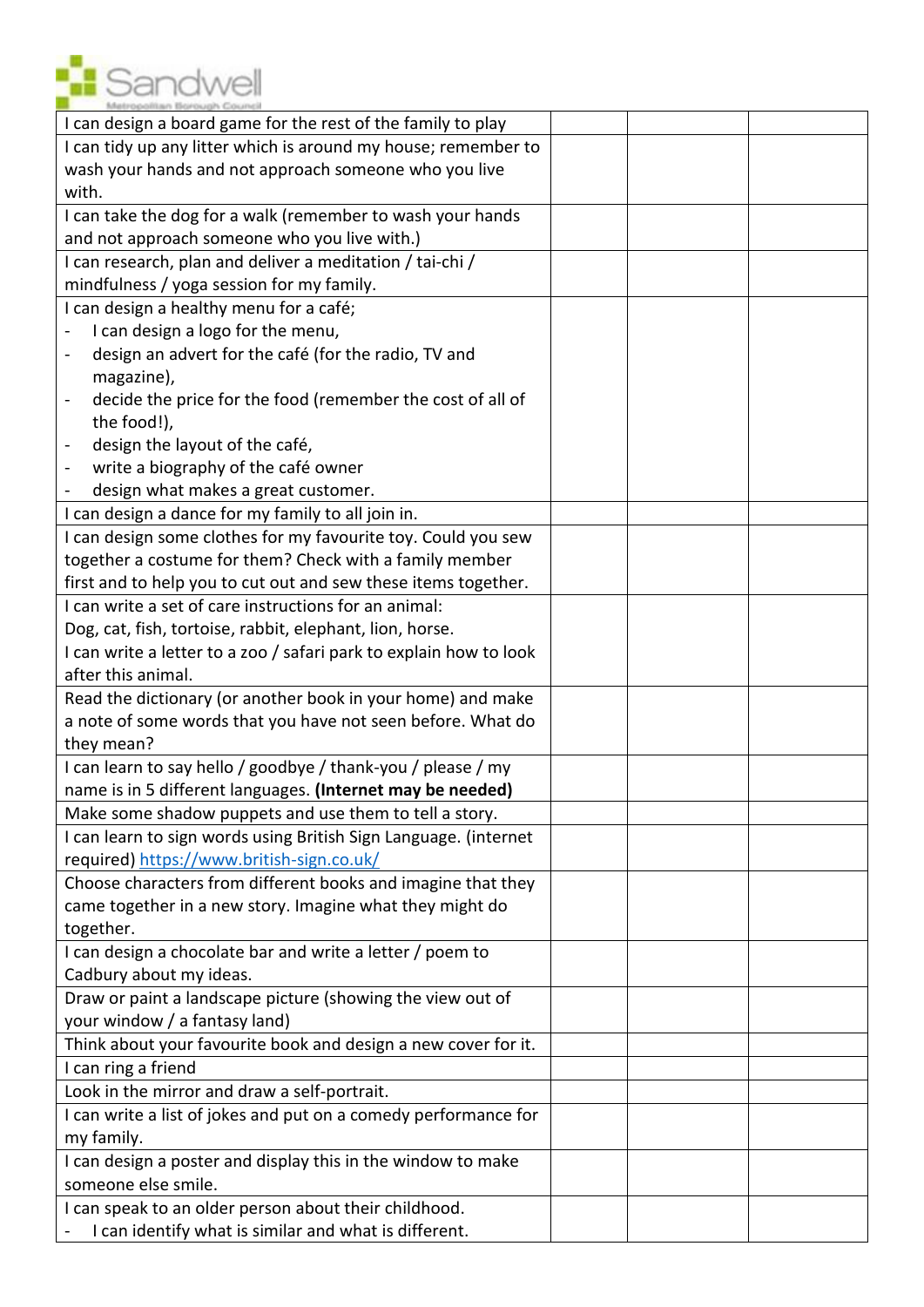

| What memories do they have?                                        |  |  |
|--------------------------------------------------------------------|--|--|
| What are the key events in their life?                             |  |  |
| I can identify 30 things that I would like to do and would like to |  |  |
| achieve by the time I am 18 / 30 / 50.                             |  |  |
| What might you need to do to achieve this?                         |  |  |
| I can think of an alternative ending to one of your favourite      |  |  |
| books; I can start to think about what happens next in a           |  |  |
| storybook                                                          |  |  |
| Make a poster to teach people about different things that they     |  |  |
| can do to protect the environment.                                 |  |  |
| Draw a bird's eye view of a building you know well. Make sure      |  |  |
| you include all the doors and windows!                             |  |  |
| Have a look at some of the items of food in your cupboard or       |  |  |
| clothes in your wardrobe. Check the labels and find out which      |  |  |
| countries they have come from. Which has travelled the             |  |  |
| furthest to get to you?                                            |  |  |
| Make a map of your bedroom, showing where everything is.           |  |  |
| Circle challenge / doodle challenge: - Draw around a 2p coin       |  |  |
| on a piece of paper; set a time limit which everyone agrees to.    |  |  |
| Draw as many recognisable things in the circle that you can.       |  |  |
| Give yourself 1 point if someone else has the same idea and 3      |  |  |
| points if you are the only person with this idea.                  |  |  |
| Did these ideas connect in someway?                                |  |  |
| What was easy / challenging about this task?                       |  |  |
| Play a game of Pictionary; draw a picture that represents your     |  |  |
| favourite book or movie (without using any words) and ask          |  |  |
| somebody else to guess what you are drawing.                       |  |  |
| Use folded paper or card to make a bridge that spans a gap.        |  |  |
| How much weight will it be able to hold?                           |  |  |
| Use junk materials to build a car that could transport a small     |  |  |
| toy from one place to another.                                     |  |  |
| Guess the answer: choose a question below. Think of your           |  |  |
| answer and don't tell anyone (or write it down); give 4            |  |  |
| answers - 1 of which is correct. Others write down their           |  |  |
| answer. Give out points to whoever guesses right.                  |  |  |
| Try a zentangle inspired drawing; remember to breath calmly        |  |  |
| when you are drawing.                                              |  |  |

## **Get to know you questions:**

|    | 1. Who is your hero?                               | 20. If you could go back in time, what year would you |
|----|----------------------------------------------------|-------------------------------------------------------|
| 2. | If you could live anywhere, where would it be?     | travel to?                                            |
| 3. | What is your biggest fear?                         | 21. How would your friends describe you?              |
|    | 4. What is your favourite family holiday?          | 22. What is the best gift you have been given?        |
| 5. | What really makes you angry?                       | 23. If you were a super-hero, what powers would you   |
| 6. | What motivates you to work hard?                   | have?                                                 |
| 7. | What is your favourite thing about home / school / | 24. What form of public transportation do you prefer? |
|    | park?                                              | (air, boat, train, bus, car, etc.)                    |
|    | 8. What is your proudest accomplishment?           | 25. What's your favourite zoo animal?                 |
| 9. | What is your favourite book to read?               | 26. If you could go back in time to change one thing, |
|    | 10. What makes you laugh the most?                 | what would it be?                                     |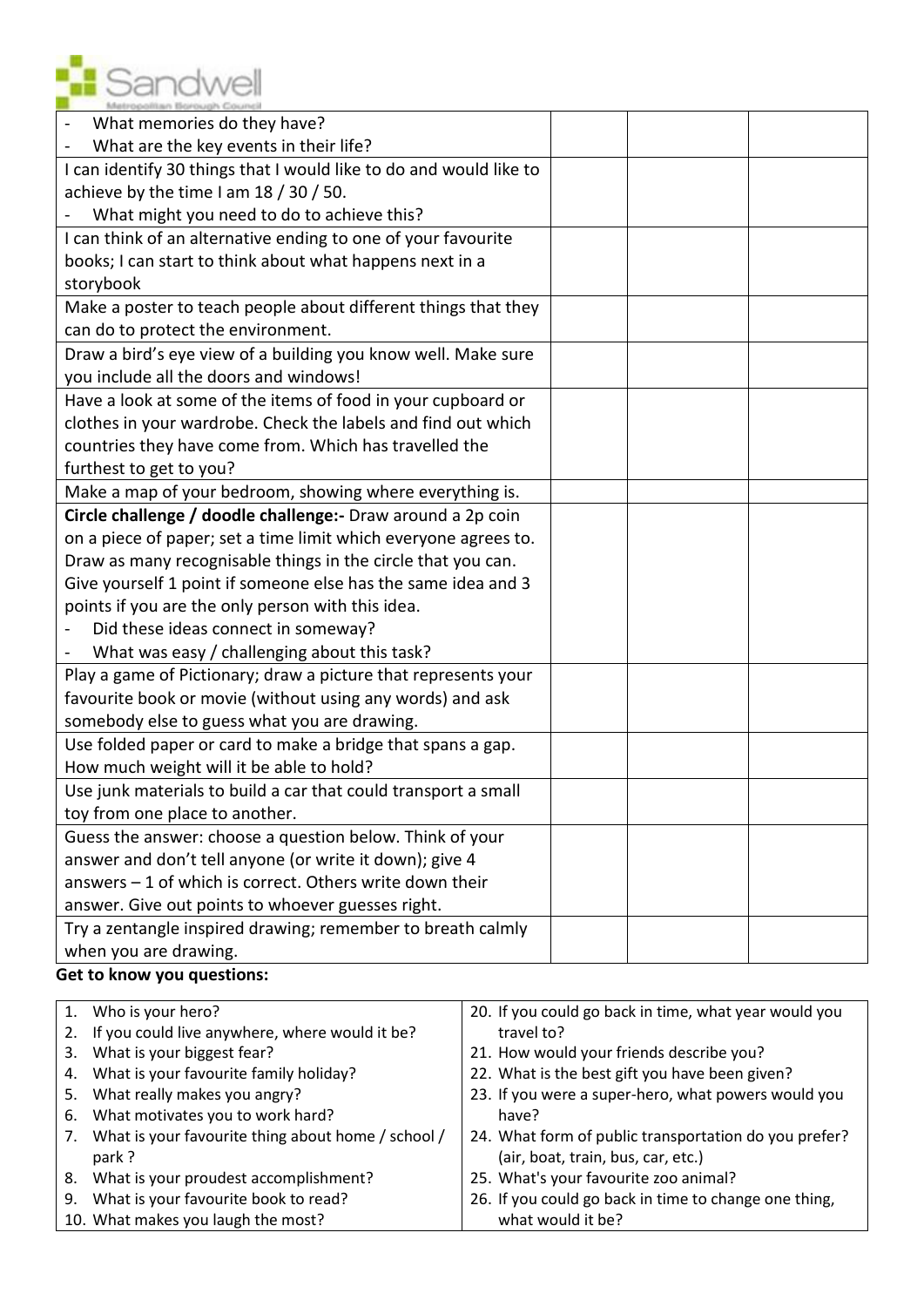

| 11. If you could choose to do anything for a day, what   | 27. If you could share a meal with any 4 individuals, |
|----------------------------------------------------------|-------------------------------------------------------|
| would it be?                                             | living or dead, who would they be?                    |
| 12. What is your favourite game or sport to watch and    | 28. What's the most daring thing you've ever done?    |
| play?                                                    | 29. Are you a clean or messy person?                  |
| 13. Would you rather ride a bike, ride a horse, or drive | 30. What's your favourite fast food chain?            |
| a car?                                                   | 31. What's your favourite family recipe?              |
| 14. What would you sing at Karaoke night?                | 32. What's your favourite family tradition?           |
| 15. Have you ever had a nickname? What is it?            | 33. What's your favourite movie?                      |
| 16. Do you like or dislike surprises? Why or why not?    | 34. What's the most unusual thing you've ever eaten?  |
| 17. In the evening, would you rather play a game, visit  | 35. If you were ruler of your own country what would  |
| a relative, watch a movie, or read?                      | be the first law you would introduce?                 |
| 18. What is the most interesting thing that you can see  | 36. If you had a warning label, what would yours say? |
| out of the window?                                       | 37. What song would you say best sums you up?         |
| 19. Who knows you best?                                  |                                                       |